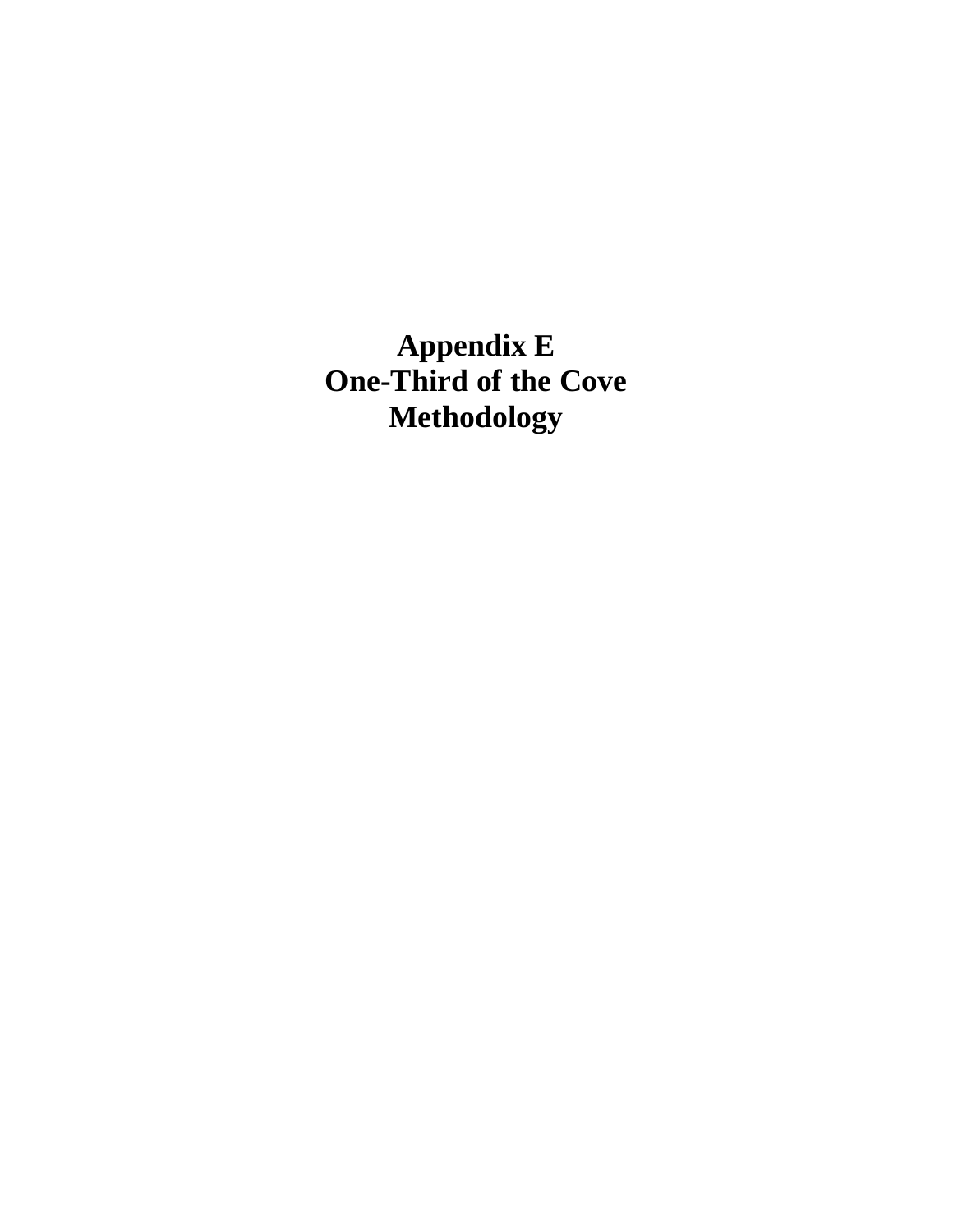### **APPALACHIAN POWER COMPANY SMITH MOUNTAIN PROJECT NO. 2210 SHORELINE MANAGEMENT PLAN DETERMINATION OF 1/3 COVE**

### **Introduction**

To determine whether the length of a proposed structure exceeds 1/3 of the cove and to ensure that all stakeholders are given fair consideration when proportioning waterways for recreational use, the following described methodology is to be utilized to establish an allowable building area within the project boundaries for the Smith Mountain Project.

#### **Establishment of the Allowable Building Area**

The allowable building area methodology as described below takes into consideration the extended property lines for the site that the structure is to be permitted while meeting the 1/3 cove conditions. The steps to determine the allowable building area are as follows:

### **a. Step One – Determination of Setbacks (Figure 1 to Appendix E)**

The allowable locations for structures within the project boundary for the Smith Mountain Project are described in the SMP for the different classifications. In general, the minimum setback distances are measured from established dock easement lines or extended lot lines as shown in Figure 3 of the SMP. It is these setback limits that establish the points along the shoreline whereby construction of a structure would be allowed.

## **b. Step Two – Determination of Closest Points from Shoreline (Figure 2 to Appendix E)**

To determine the closest points from the shoreline for the property where a permit for a structure is being requested, points along the shoreline from setback to setback at an interval not to exceed 20 feet are first established. In addition, any predominant point extending into the waterway should also be selected for determination of the closest points to the opposite shoreline.

In addition, depending on the amount of shoreline within the lot, points outside of the property lines may be necessary.

After determining the points along the shoreline, vectors from each selected shoreline point to the opposite shoreline reflecting the shortest distance from the selected shoreline point to the opposite shoreline should be drawn. The mid-point for each vector should then be determined. Once the mid-points are determined, a line connecting each of the vector mid-points should be drawn. That line then represents the midpoint line for those vectors.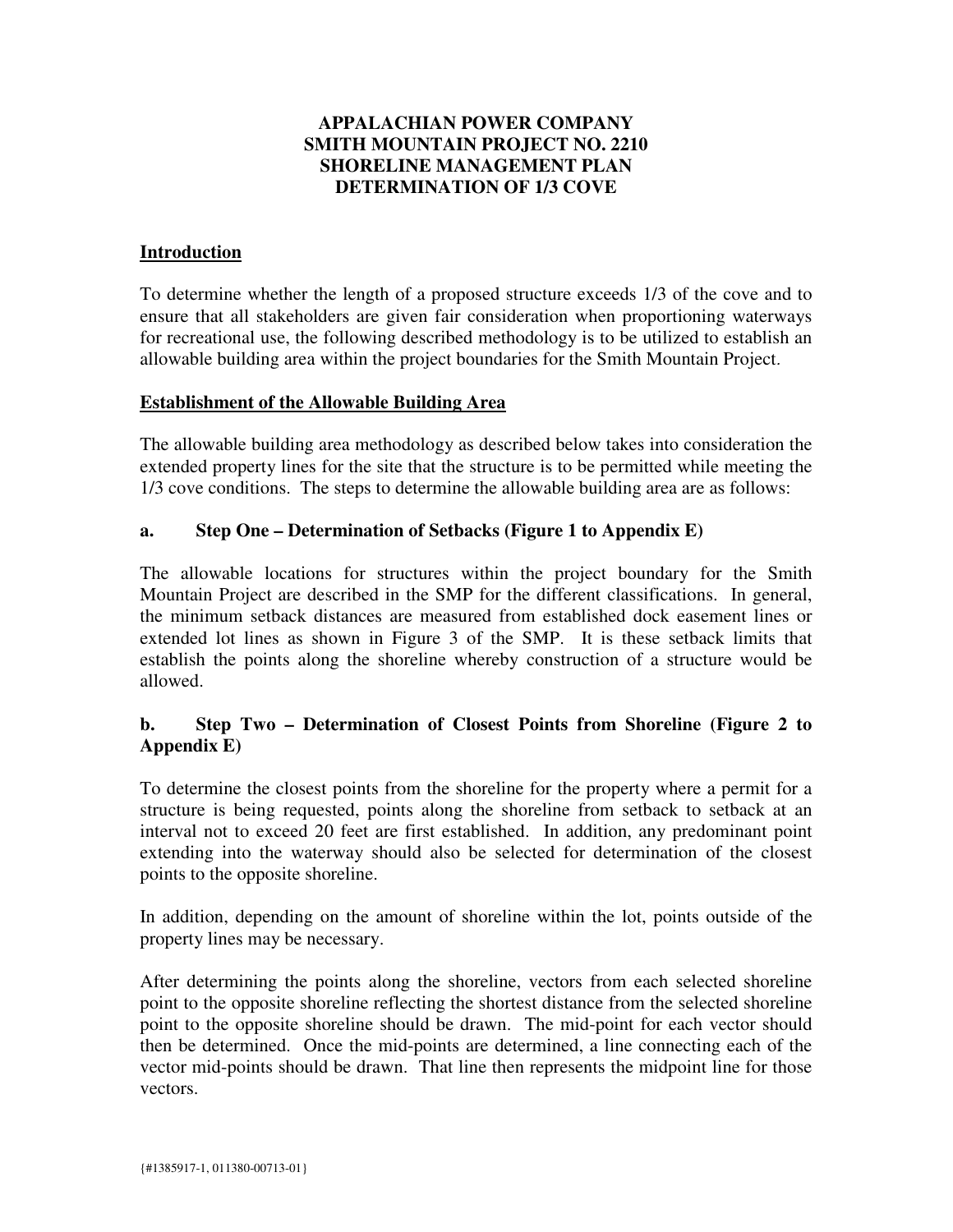# **c. Step Three – Determination of Closest Points from Opposite Shoreline (Figure 3 to Appendix E)**

Once the vectors from the shoreline where the proposed structure is to be located are drawn and the associated mid-points determined, the same procedure is to be accomplished for the opposite shoreline. This is done in order to give equal consideration for anyone desiring to construct a structure along that shoreline in the future within the 1/3 cove limitations. The first step in establishing the vectors for the opposite shoreline is to determine the portion of the shoreline directly across from the property where the structure to be permitted is to be located. As in Step Two, points located at maximum 20 feet intervals and at predominant geographical features into the waterway are to be determined. From those points, determine the closest points on the opposite shoreline and connect those points with vectors. Once the vectors are determined, determine the mid-points for each and connect those mid-points to establish a line. Similar to Step Two, that line represents the mid-point line for those vectors.

## **Step Four – Determination of Waterway Centerline (Figure 4 to Appendix E)**

The mid-point lines, once determined as described in Steps Two and Three, may have a distance between them. Establish points that equally divide that distance and draw a line connecting those points. That line establishes the centerline of the waterway and/or cove.

## **e. Step Five – Determination of One-Third Points (Figure 5 to Appendix E)**

From the centerline determined in Step Four, draw perpendicular lines extending from shoreline to shoreline at intervals along the centerline at an interval of no greater than 20 feet and that encompass the shoreline where the structure is to be permitted from setback to setback. Measure each of the lines perpendicular to the centerline from shoreline to shoreline and divide the line into three equal segments. Those points result in the onethird points for determining the allowable building area.

## **f. Establishment of Allowable Building Area (Figure 6 to Appendix E)**

The area encompassed by the one-third points from the shoreline where the structure to be permitted is to be constructed and the setback lines establishes the "Allowable Building Area". Structures that meet the other requirements of the SMP and are within the "Allowable Building Area" could then be approved for construction upon review by Appalachian.

## **Conclusion**

As with any methodology, there may be instances in which the above described methodology does not adequately proportion the waterway and some modifications may be required to address the particular situation. However, this methodology does result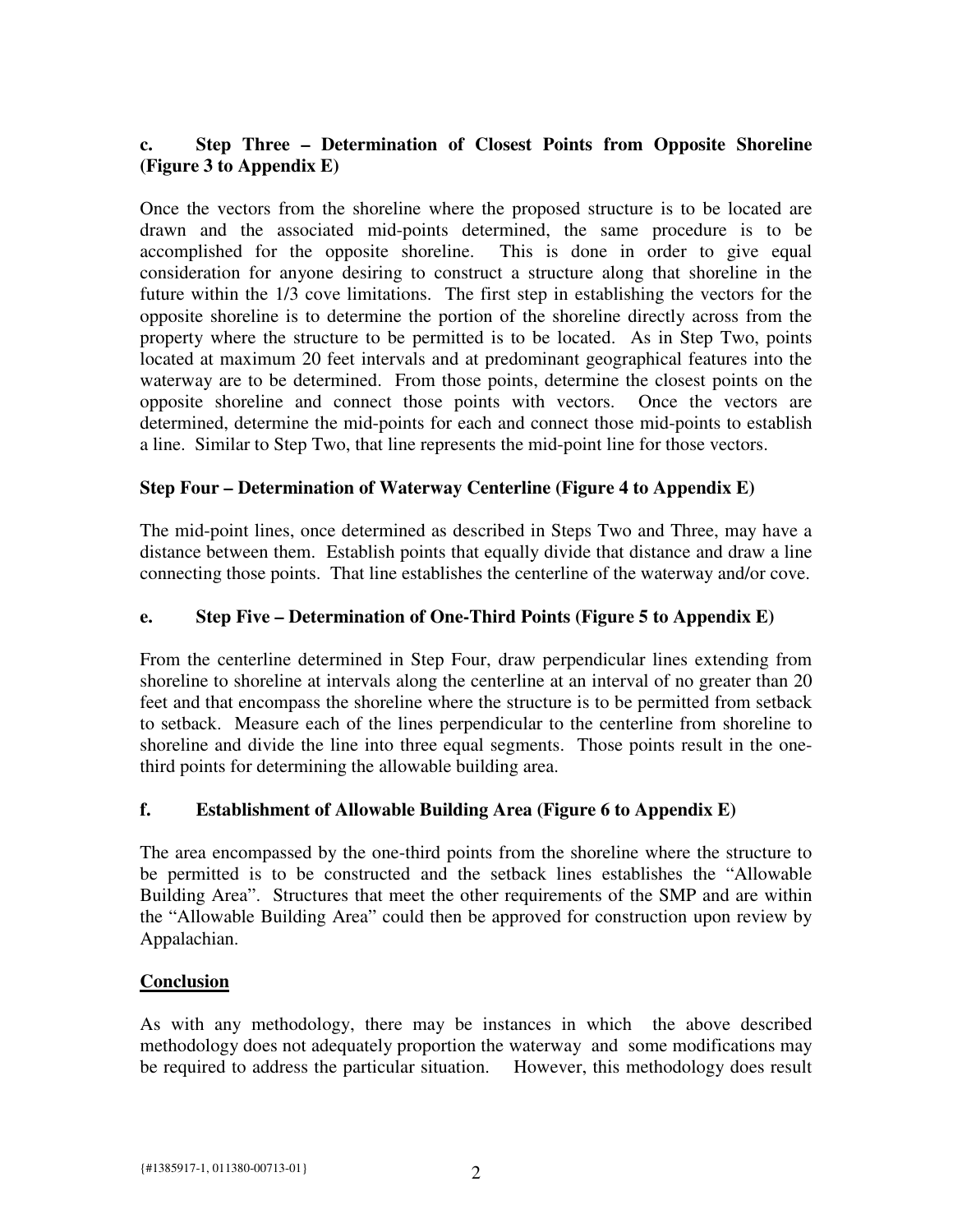in equal consideration for future installations and public use of the waterway within the 1/3 cove limits.

The information and data used to determine the buildable area shall be forwarded to Appalachian along with the permit application for the proposed dock.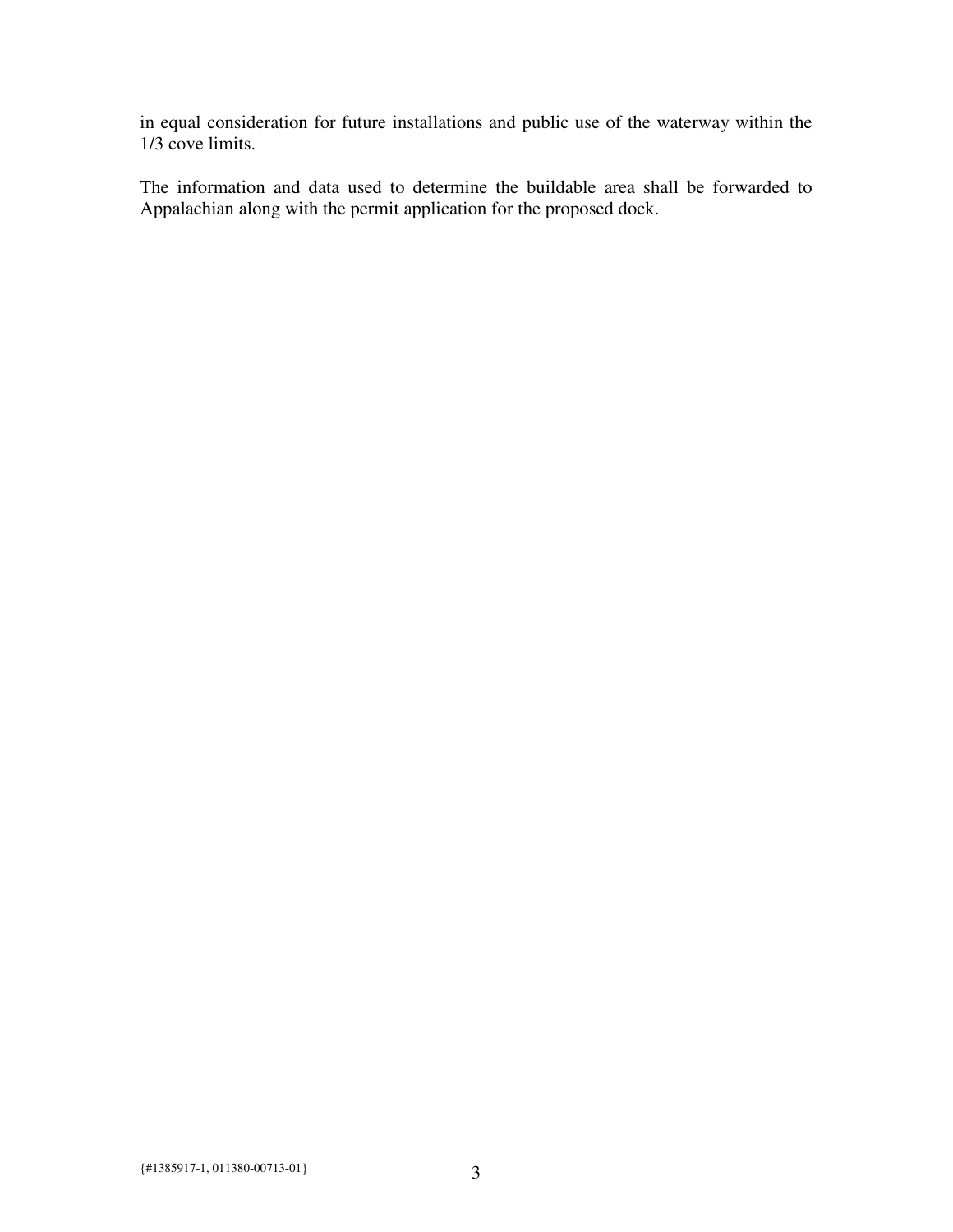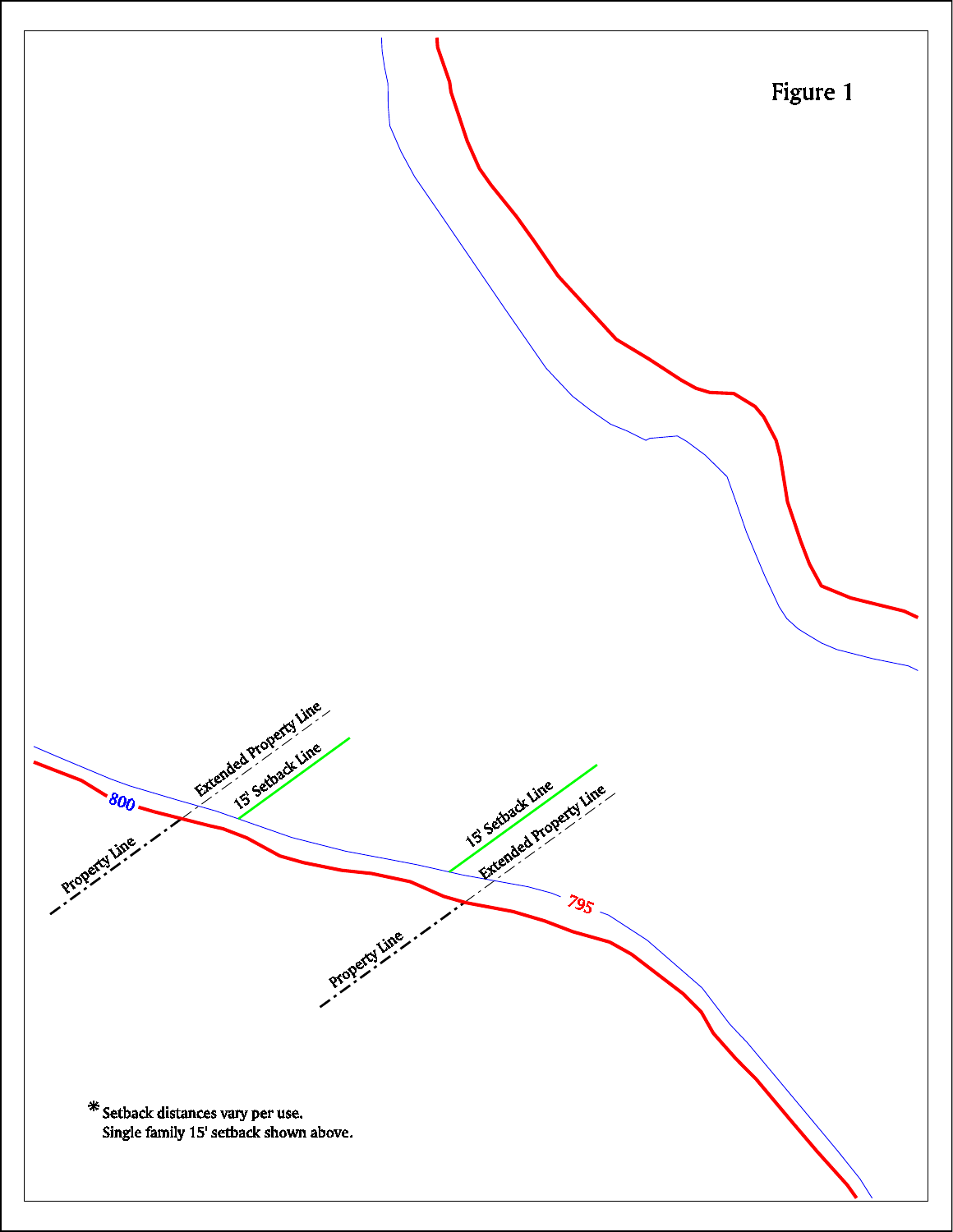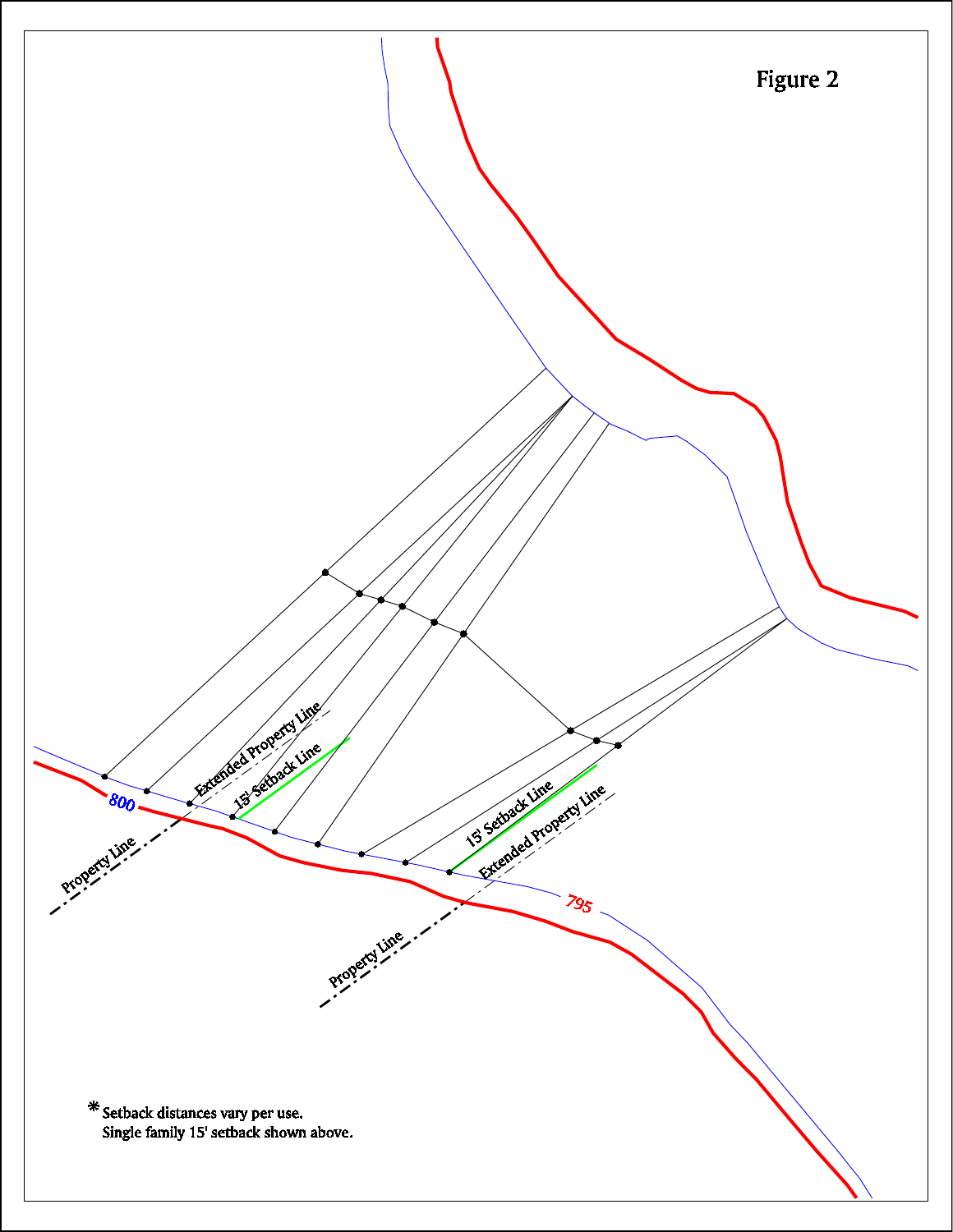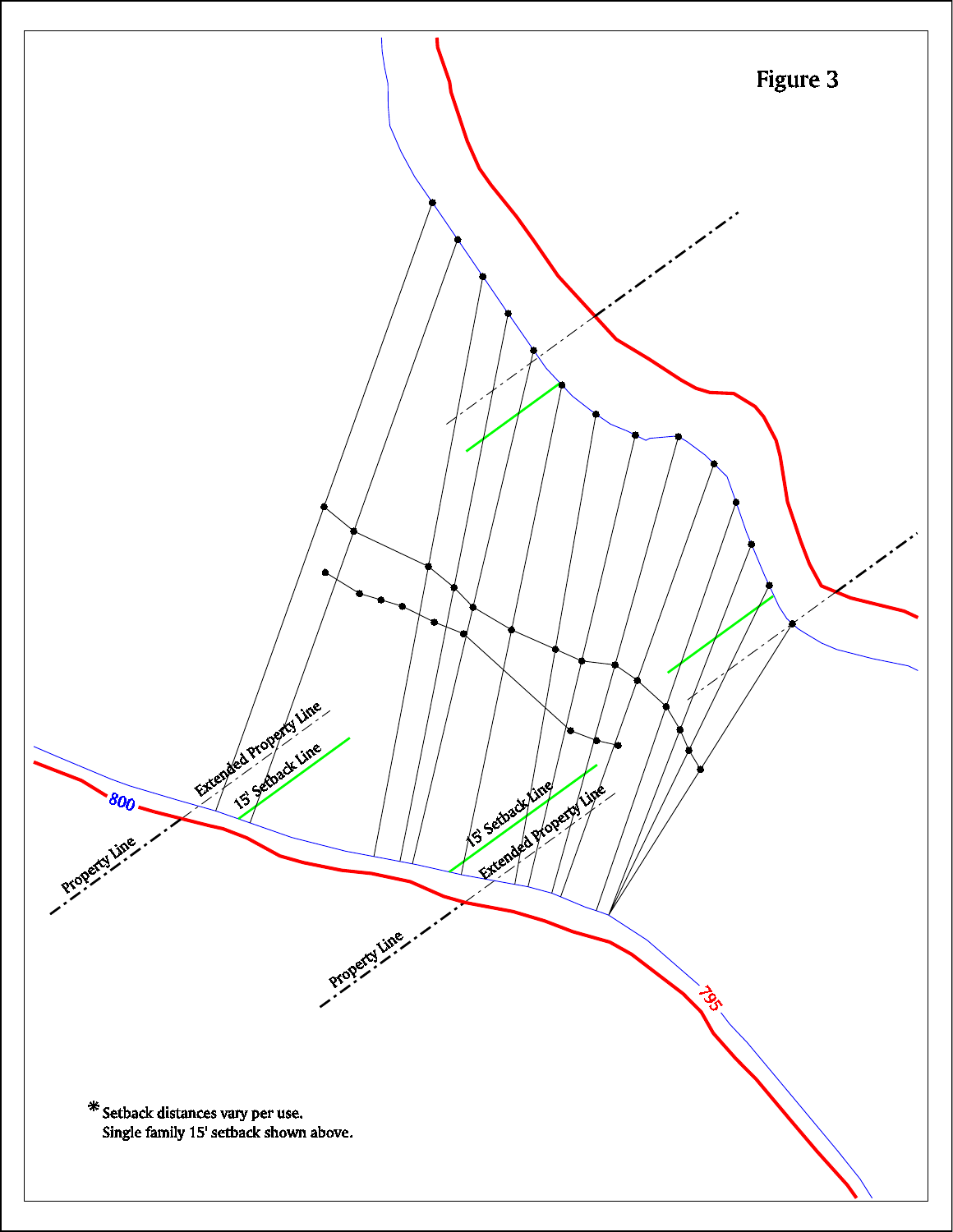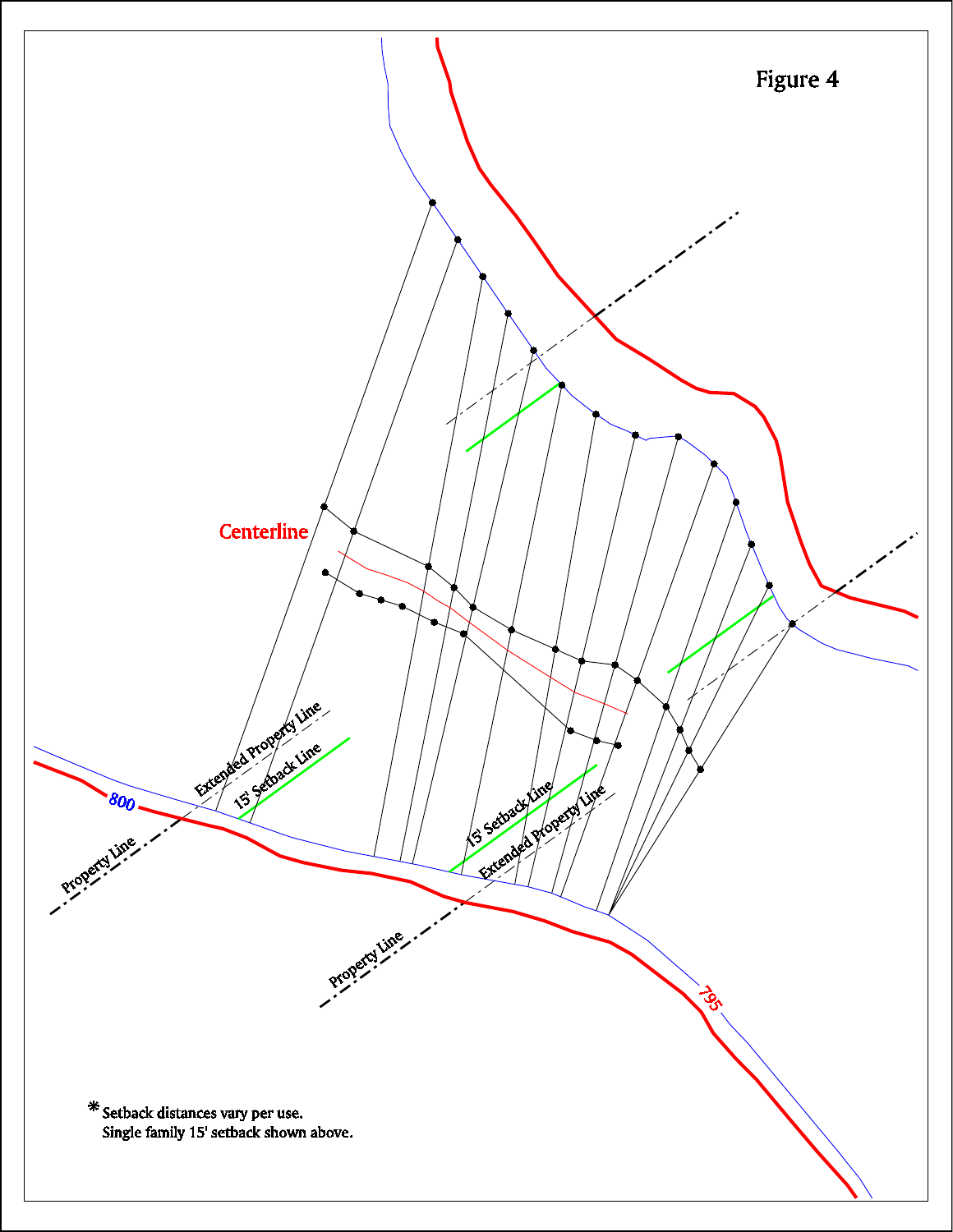